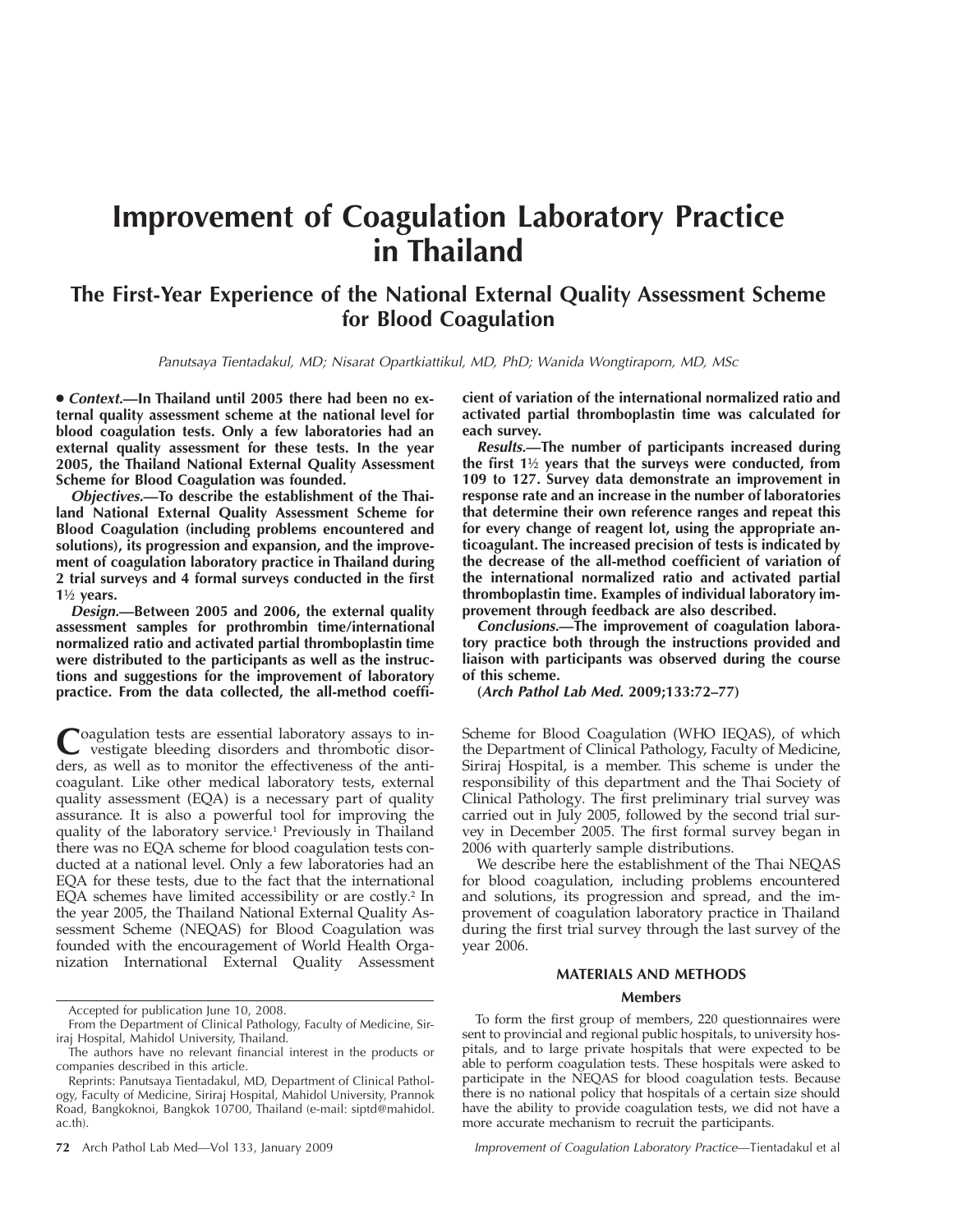The questionnaires contained questions concerning their laboratory practices to investigate those common practices that should be improved, the details of which were described elsewhere.<sup>2</sup>

# **Scope of Tests**

Tests included in the EQA were prothrombin time (PT) and international normalized ratio (INR) as well as activated partial thromboplastin time (aPTT) and aPTT ratio.

#### **Survey Materials**

Commercial control plasmas, both normal and abnormal level (Citrol, Dade Behring, Marburg, Germany), donated by Sysmex Corporation, Kobe, Japan, were used in the surveys. The stability was tested by keeping the lyophilized plasmas in a non–air conditioned room for at least 20 days. In formal surveys, each participant received 3 samples, 1 normal and 2 abnormal.

#### **Distribution**

The survey samples were distributed by an express mail service, which guaranteed the time of delivery would be within 1 to 3 days.

#### **Form**

Participants were identified by code. In the form of data collection, information was requested on the following items:

- Date of receipt and specimen analysis
- Name of the responsible person
- The concentration of sodium citrate used for specimen collection
- Analyzer and reagents used
- International sensitivity index of the prothrombin reagent
- Reference ranges of PT and aPTT
- The source of reference ranges and denominators for the calculation of PT ratio (consequently INR) and aPTT ratio
- Number of healthy subjects used for establishing reference ranges
- Whether the determination of the ranges is repeated on every change of reagent lot
- The results of PT and aPTT
- Interpretation of the PT and aPTT results (normal, borderline, abnormal)
- INR and aPTT ratio

In the sixth survey, which was conducted in December 2006, aPTT ratio was not reported; the central data center calculated the test-normal ratio by dividing the result by midpoint of the individual laboratory reference range, according to WHO IEQAS' methods. International normalized ratio calculation was done by the participating laboratory.

# **The Length of Closing Period**

The closing period was around 20 days for the first to fourth surveys. It was shortened to 15 days for the fifth and sixth surveys.

#### **Evaluation**

The target values were calculated from the results of the participants who performed the basic standard criteria: determination of their own reference ranges by using fresh plasma samples from at least 20 apparently healthy volunteers<sup>3</sup> and repeating this for every change of reagent lot.4 The results of INR and aPTT ratio (or aPTT test-normal ratio in the sixth survey) submitted by all laboratories that met the criteria were used to calculate ''overall median'' (all-method median). If there were 10 or more of these laboratories using the same reagent, the ''reagent specific median'' was calculated, and the results of laboratories that belonged to each reagent group were compared with this median. Otherwise, performance was compared with the overall median. The result of a given parameter that was within a 15% deviation

#### **Table 1. Stability of the Lyophilized Control Plasma, Both Normal and Abnormal Samples, Kept in a** Refrigerator (2°C-8°C) and a Non-Air Conditioned **Room for 20 and 30 Days\***

| Type of<br><b>Samples</b>         | <b>Test</b>                    | Refrigerated         |                      | $\frac{0}{0}$<br><b>Room Air</b> Difference |
|-----------------------------------|--------------------------------|----------------------|----------------------|---------------------------------------------|
| Normal<br>$(20 \text{ days})$     | PT, s<br><b>INR</b><br>aPTT, s | 13.2<br>1.10<br>26.9 | 13.3<br>1.11<br>26.9 | 0.76<br>0.91<br>0.00                        |
| Abnormal 1<br>$(20 \text{ days})$ | PT, s<br><b>INR</b><br>aPTT, s | 47.9<br>4.16<br>46.4 | 48.2<br>4.19<br>48.7 | 0.63<br>0.72<br>4.96                        |
| Abnormal 2<br>$(30 \text{ days})$ | PT, s<br><b>INR</b><br>aPTT, s | 38.7<br>3.34<br>45.8 | 38.7<br>3.34<br>46.6 | 0.00<br>0.00<br>1.75                        |
| Abnormal 3<br>$(30 \text{ days})$ | PT, s<br><b>INR</b><br>aPTT, s | 39.8<br>3.43<br>45.5 | 40.2<br>3.47<br>46.9 | 1.01<br>1.17<br>3.08                        |

\* PT indicates prothrombin time; INR, international normalized ratio; and aPTT, activated partial thromboplastin time.

from the target median was classified as ''within consensus.'' Results outside this limit were defined as ''outwith consensus.'' <sup>5</sup> This method of evaluation was derived from WHO IEQAS. In the sixth survey, we compared the results of performance assessment by using the INR submitted by the laboratories and the PT ratio (test-normal ratio) calculated by dividing the result by midpoint of the individual laboratory reference range. However, performances assessed by comparison of INR were reported to each participant.

#### **Education**

Comments on possible errors were added to the EQA report. The instructions about how to establish the reference range and denominators for PT and aPTT ratio, the recommended concentration of sodium citrate, and appropriate international sensitivity index were appended to the instructions that accompanied the surveys. We also cooperated with the Global Alliance for Progress in Hemophilia (GAP program) of the World Federation of Hemophilia to organize workshops for the improvement of laboratory diagnosis of hemophilia and other bleeding disorders.

#### **Membership Fee**

The 2 trial surveys were free of charge. The membership fee for the NEQAS was 2000 baht (approximately US \$60) per year.

# **RESULTS**

# **The Stability of Lyophilized Plasmas**

The stability of lyophilized control plasma, both normal and abnormal samples, was studied during the storage at 2°C to 8°C and at ambient temperature (day, 32°C; night, 27°C). Table 1 shows that the differences between the results of the PT and INR in both conditions were minimal. The aPTT results were slightly higher in the non–air conditioned room for 20 days in abnormal samples.

## **Members and Response Rate**

From the dispatch of 220 questionnaires, 124 (56.4%) were returned. There were 12 hospitals that performed no coagulation tests. Among 112 responding hospitals that had coagulation tests, 108 of them indicated they would like to join the EQA for coagulation tests. The number of participants in each survey and the response rates are shown in Table 2. The number of participants increased by 16.5% during 1½ years. All laboratories that sent their report back before the day of analysis were considered as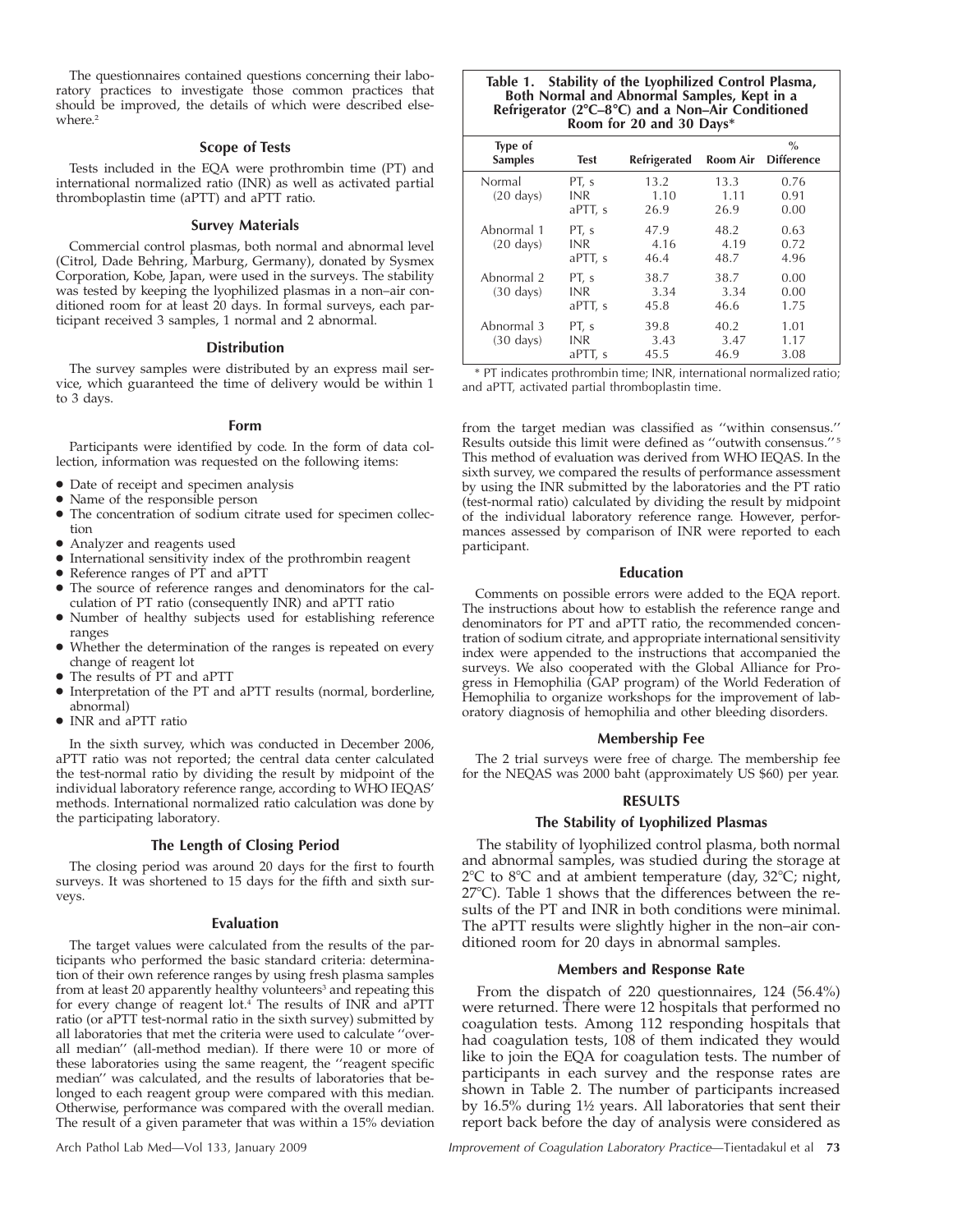| The Number of Participants, Number of the<br>Table 2. |
|-------------------------------------------------------|
| Participants That Submitted Results, and the Response |
| Rate of Each Survey                                   |

| Survey<br>No. | Participants,<br>No. | Responses,<br>No. | Response Rate,<br>$\%$ |
|---------------|----------------------|-------------------|------------------------|
| 1 (trial)     | 109                  | 88                | 80.7                   |
| 2 (trial)     | 118                  | 97                | 82.2                   |
| 3             | 120                  | 110               | 91.7                   |
| 4             | 120                  | 116               | 96.7                   |
| 5             | 123                  | $114(117*)$       | $92.7(95.1*)$          |
| 6             | 127                  | 120 (122+)        | 94.5 (96.1+)           |

\* Results sent by mail from 3 laboratories.

† Two laboratory results arrived after closing and the analysis was completed.

|               | Table 3. Reasons Why the Laboratories Did Not Send<br>the Results in Time* |                                                                                  |            |               |  |  |
|---------------|----------------------------------------------------------------------------|----------------------------------------------------------------------------------|------------|---------------|--|--|
| Survey<br>No. | No.                                                                        | Labs, Lost Already Already Not Failure to<br>Specimen Sent Analyzed Done Contact |            |               |  |  |
| 6             | 26<br>26                                                                   | $1+$<br>0                                                                        | -11-<br>14 | $\rightarrow$ |  |  |

\* The external quality assessment (EQA) specimens were not received (lost specimen), the results had been sent by post or facsimile (already sent), the specimens had already been analyzed and the results had yet to be sent (already analyzed), the analysis was not done (not done), and failure to contact the persons who take responsibility of the EQA. Labs indicates laboratories.

† See the detail of this case in the text.

| Table 4. The End-Point Detection Techniques Used by<br>Participants in the Sixth Survey |                |
|-----------------------------------------------------------------------------------------|----------------|
| <b>End-Point Detection Technique, Manufacturer</b>                                      | Users, No.     |
| Manual                                                                                  | 3              |
| Chromotimer, Behring (Marburg, Germany)                                                 | 1              |
| Fibrintimer, Behring                                                                    | $\overline{2}$ |
| Option Series, bioMérieux (Marcy l'Etoile, France)                                      | $\overline{3}$ |
| Cascade M, Helena (Beaumont, Tex)                                                       | 1              |
| Humaclot Junior, CHEM-LABS (Nairobi, Kenya)                                             | 4              |
| ACL series, Instrumentation Laboratory (Milano,                                         |                |
| ltalv)                                                                                  | 12             |
| Futura/Plus/Advance, Instrumentation Laboratory                                         | 1              |
| MLA Electra series, Medical Laboratory Automation                                       |                |
| (Mt Vernon, NY)                                                                         | 1              |
| Coag-a-Mate MTX, Organon Teknika (Boxtel,                                               |                |
| Netherlands)                                                                            | $\overline{2}$ |
| CA50, Sysmex (Kobe, Japan)                                                              | 18             |
| CA500 series, Sysmex                                                                    | 64             |
| CA1500, Sysmex                                                                          | 9              |
| Thrombotimer, Behnk Elektronik (Norderstedt,                                            |                |
| Germany)                                                                                | 3              |
| Not clearly stated                                                                      | 3              |
| <b>Total</b>                                                                            | 127            |

responders, even though their results arrived later than the closing date.

The response rate in the third survey, the first formal survey, was higher than from the trial surveys because we eliminated 5 laboratories that did not return survey results for 2 consecutive trial surveys, and replaced them with others that were interested in being participants. We also telephoned some laboratories for their results after the closing date. In the fourth survey, we called all 26 laboratories that did not return the results in time (Table 3). One laboratory did not receive the specimens. After checking with the post office, it was discovered that the survey

# **Table 5. Prothrombin Time (PT) Reagents Used by Participants in the Sixth Survey**

| PT Reagent, Manufacturer                        | Users, No.    |
|-------------------------------------------------|---------------|
| Thromborel S, Dade-Behring (Marburg, Germany)   | 97            |
| DiaPlastin, DiaMed (Cressier sur Morat,         |               |
| Switzerland)                                    |               |
| DG-PT, Grifols (Barcelona, Spain)               | $\mathcal{P}$ |
| PT/FIB Recombinant, Instrumentation Laboratory  |               |
| (Milano, Italy)                                 | 14            |
| Simplastin Excel S, Organon Teknika (Boxtel,    |               |
| Netherlands)                                    | 6             |
| Neoplastin CI Plus, Diagnostic Stago (Asnières, |               |
| France)                                         | 2             |
| Not clearly stated                              | 3             |
| Total                                           |               |

## **Table 6. Activated Partial Thromboplastin Time (aPTT) Reagents Used by Participants in the Sixth Survey**

| aPTT Reagent, Manufacturer                         | Users, No.     |
|----------------------------------------------------|----------------|
| Actin FS, Dade-Behring (Marburg, Germany)          | 92             |
| Pathromtin SL, Dade-Behring                        | 5              |
| Cephascreen, Diagnostic Stago (Asnières, France)   | $\overline{2}$ |
| DiaCelin L, DiaMed (Cressier sur Morat,            |                |
| Switzerland)                                       | 3              |
| APTT-L, Grifols (Barcelona, Spain)                 | $\overline{2}$ |
| Hemostat APTT-EL, HUMAN (Wiesbaden, Germany)       | $\mathfrak{D}$ |
| APTT-SP (Liquid), Instrumentation Laboratory       |                |
| (Milano, Italy)                                    | 6              |
| Platelin LS, Organon Teknika (Boxtel, Netherlands) | 5              |
| CK Prest, Diagnostic Stago                         |                |
| Synthail, Instrumentation Laboratory               | 8              |
| Not clearly stated                                 |                |
| <b>Total</b>                                       |                |

was received by the hospital administration; however, it was not delivered to the laboratory. Most participants informed us that the results had already been sent by post. Some of them had assayed the survey samples but did not yet deliver the results to us. In these cases, we asked them to send the results by facsimile. Some participants had not performed the assay; however, after our call, they completed the assay and sent the results as soon as possible. The others could not be contacted. In the sixth survey, only 1 laboratory had not yet assayed the specimens (Table 3).

The response rates were slightly decreased in the fifth and sixth surveys (Table 2) because of the shorter closing period, which was chosen to improve turnaround time to be within 1 month. Some results sent through the normal postal system did not arrive in time.

The end-point detection techniques and reagents used by the participants are displayed in Tables 4 through 6, using the data from the sixth survey.

# **Number of Laboratories That Performed Basic Standard Criteria**

The number of laboratories that met the basic standard criteria increased from 16% (14/88) in the first trial survey to 58% (70/120) in the sixth survey (Figure 1). In the first survey, the reagent specific median could be calculated only in a group of laboratories using the PT reagent Thromborel S. From the second until the sixth survey, reagent specific median was additionally calculated in a group of laboratories using the aPTT reagent Actin FS.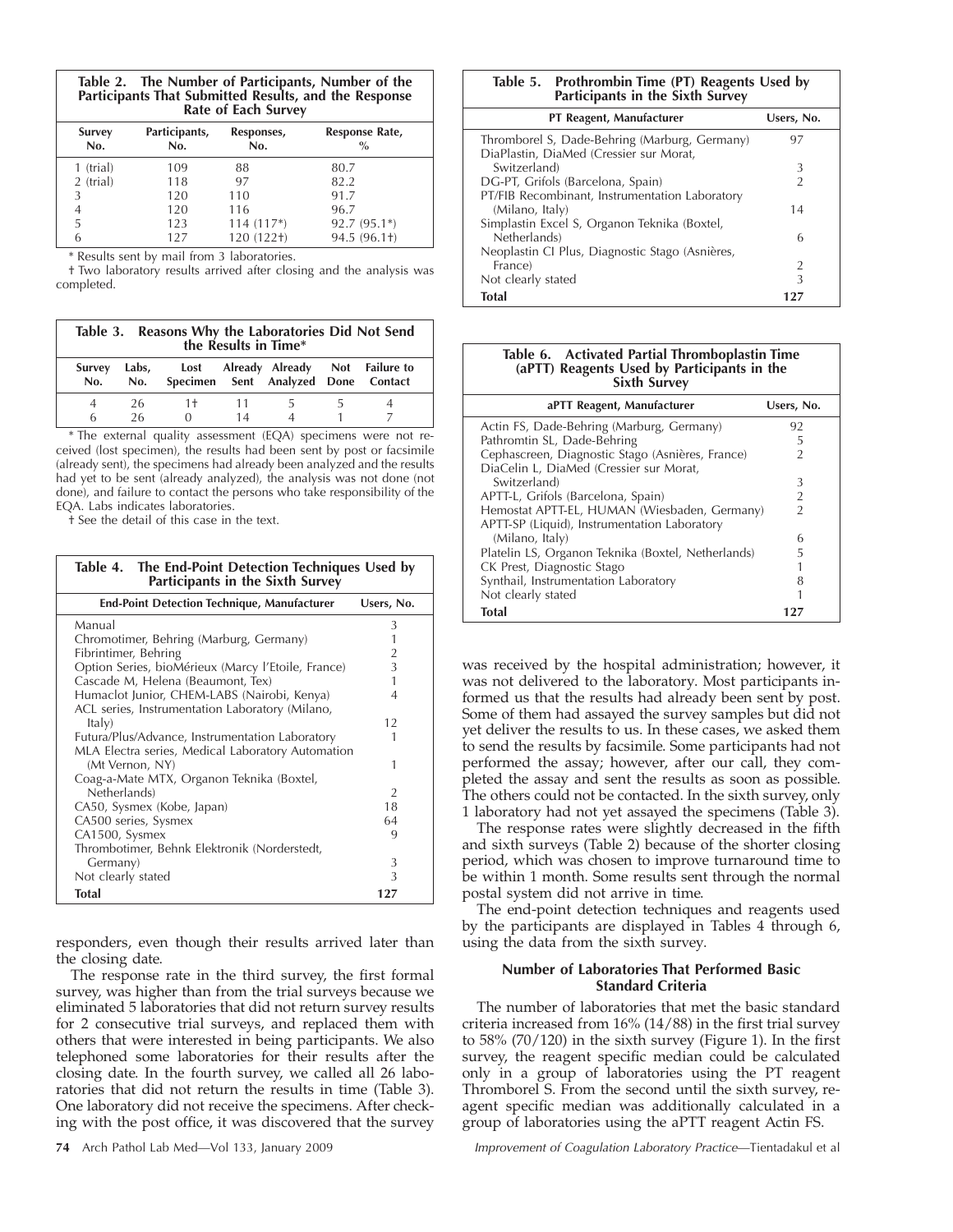

# **Difference Between the Performance Assessments Using INR or PT Ratio (Test-Normal Ratio)**

Participant performances of PT assessed by using INR were within consensus much more often than when using the PT ratio (Table 7). The sources of the denominator for INR calculation were different as shown in Figure 2.

# **Improvement of the Preanalytical Phase**

Information about the concentration of sodium citrate used for blood coagulation tests in the laboratories was asked in the form. After finding that some laboratories still used 3.8% sodium citrate, the recommendation that 3.2% should be the concentration of choice<sup>6,7</sup> was added to the instructions. Six laboratories changed the type of sodium citrate while 6 laboratories still used the concentration of 3.8%; there were 6 other laboratories that had not replied to this question. The percentage of the laboratories that used 3.2% sodium citrate in the last survey was 95% (115/ 121, if the no data participants were excluded) or 91% (115/127, for all participants).

# **Improvement of Analytical Variation**

The performance standard indicated by the coefficient of variation (CV) of each survey is shown in Figure 3. For the fourth to sixth survey, all-method CVs of PT and aPTT are not more than  $10\%$  (range,  $7.3\%$ -9.8%) and  $15\%$ 

**Figure 1.** *Number of all participants and the laboratories returning the results (responders) and laboratories that established their own reference ranges by using fresh plasma samples from at least 20 apparently healthy volunteers and do so for every change of reagent lot (labs meet criteria).*

**Figure 2.** *The sources of denominators used for the calculation of prothrombin time ratio and consequent international normalized ratio in the sixth survey. Laboratories used mean of reference range from normal subjects (geometric or arithmetic mean), mean of reference range in manufacturer's instructions (leaflet mean), normal control value, or value assigned by a specialist from the company (assigned by company). The percentage of laboratories is shown after the semicolon (n 121).*

**Figure 3.** *The coefficient of variation (CV) of each survey in both normal samples and abnormal samples (median international normalized ratio [INR] around 3, activated partial thromboplastin time [aPTT] ratio around 1.7). PT indicates prothrombin time.*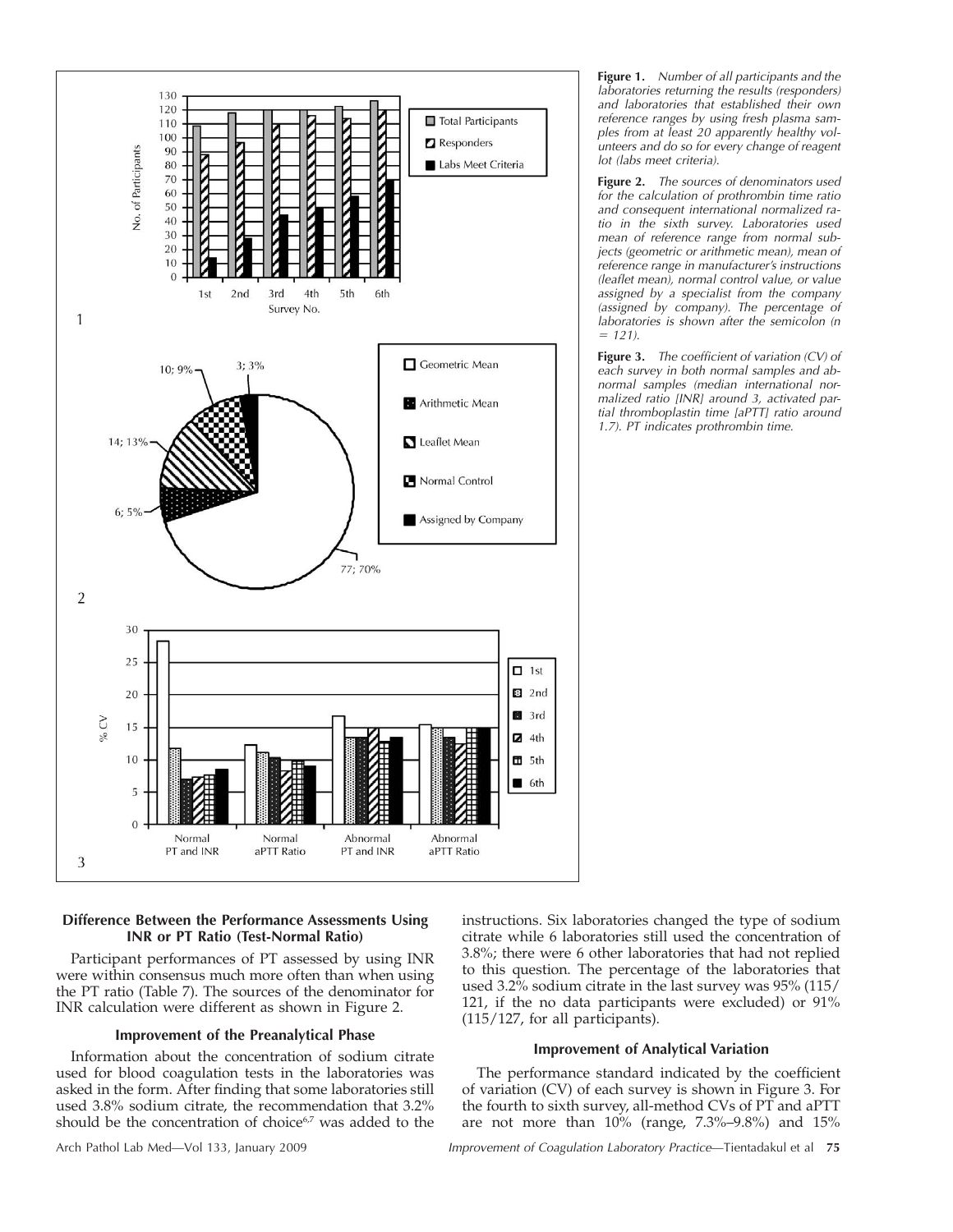| Table 7. Comparison of Participant Performances Assessed by Using International Normalized Ratio (INR) and<br>Prothrombin Time (PT) Ratio (n = 121)* |
|------------------------------------------------------------------------------------------------------------------------------------------------------|
|                                                                                                                                                      |

|                                       | Sample October 2006<br>Sample November 2006 |                       |                       | <b>Sample December 2006</b> |                       |                        |
|---------------------------------------|---------------------------------------------|-----------------------|-----------------------|-----------------------------|-----------------------|------------------------|
| Consensus                             | INR                                         | <b>PT Ratio</b>       | INR                   | <b>PT Ratio</b>             | <b>INR</b>            | <b>PT Ratio</b>        |
| Outwith, No. (%)<br>Within, $No. (%)$ | 9(7.4)<br>112 (92.6)                        | 36(29.8)<br>85 (70.2) | 23(19.0)<br>98 (81.0) | 43(35.5)<br>78 (64.5)       | 19(15.7)<br>102(84.3) | 43 (35.5)<br>78 (64.5) |

\* Test-normal ratio calculated by dividing each result by the midpoint of the individual laboratory reference range.

| Table 8. Laboratory A |                                                                                                  |                                       |                                   |  |  |  |
|-----------------------|--------------------------------------------------------------------------------------------------|---------------------------------------|-----------------------------------|--|--|--|
| Survey<br>No.         | Local<br><b>Result</b>                                                                           | Reagent-Specific<br>Median            | % Deviation<br><b>From Median</b> |  |  |  |
|                       |                                                                                                  | <b>International Normalized Ratio</b> |                                   |  |  |  |
| 4                     | 2.06                                                                                             | 3.30                                  | $-37.6$                           |  |  |  |
|                       | 2.13                                                                                             | 3.31                                  | $-44.6$                           |  |  |  |
| 5                     | 3.43                                                                                             | 3.26                                  | 5.2                               |  |  |  |
|                       | 3.24                                                                                             | 3.23                                  | 0.3                               |  |  |  |
| 6                     | 3.03                                                                                             | 3.05                                  | $-0.7$                            |  |  |  |
|                       | 3.1                                                                                              | 3.15                                  | $-1.3$                            |  |  |  |
|                       | <b>Activated Partial Thromboplastin Time Ratio</b><br>(or Test-Normal Ratio in the Sixth Survey) |                                       |                                   |  |  |  |
| 4                     | 0.98                                                                                             | 1.69                                  | $-42.0$                           |  |  |  |
|                       | 0.98                                                                                             | 1.77                                  | $-44.6$                           |  |  |  |
| 5                     | 1.8                                                                                              | 1.72                                  | 4.7                               |  |  |  |
|                       | 1.86                                                                                             | 1.79                                  | 3.9                               |  |  |  |
| 6                     | 1.72                                                                                             | 1.69                                  | 2.0                               |  |  |  |
|                       | 1.74                                                                                             | 1.71                                  | 2.0                               |  |  |  |

(range, 12.7%–15%) for normal and abnormal samples, respectively.

# **Examples of the Improvement of Individual Performance**

In the first year, each survey contained 1 normal and 2 abnormal control samples, and the median results of the abnormal samples were very close. This was intended to differentiate whether the poor performance was caused by systemic or random error. Comments were added in some cases of outwith consensus. Some participants with poor performance contacted the scheme coordinator for suggestions. The scheme coordinator checked their performance to see if the problems had been solved.

Example 1.-Laboratory A had not established its own reference range. The results of normal control plasma done on the day of analysis were used as denominators for INR and aPTT ratio calculation. Its EQA performance in the fourth survey was outwith consensus in both abnormal samples. We suggested that the laboratory should investigate for possible errors and establish its own reference range and denominators. Thereafter, the laboratory changed its analyzer from semiautomation to full automation and established its reference range and denominators. Its performance moved to within consensus (Table 8).

**Example 2.** - Laboratory B had been outwith consensus in 2 consecutive surveys (third and fourth). The laboratory called for the technician from the manufacturer to calibrate the analyzer and found that the cooler of the reagent well of the machine was malfunctioning. So the laboratory made a change by keeping the reagent in a refrigerator and brought it out only when using it for analysis while waiting for the company to supply a new analyzer. The performance turned out to be acceptable in the fifth survey and also in the sixth survey, in which a new analyzer was used.

| Table 9. Laboratory C Activated Partial<br>Thromboplastin Time (aPTT) Ratio (or Test-Normal<br>Ratio in the Sixth Survey) |                                      |         |                        |                                       |                                      |
|---------------------------------------------------------------------------------------------------------------------------|--------------------------------------|---------|------------------------|---------------------------------------|--------------------------------------|
| Survey<br>No.                                                                                                             | aPTT of<br>Laboratory Median<br>C. s | aPTT, s | Local<br><b>Result</b> | Reagent-<br><b>Specific</b><br>Median | % Deviation<br><b>From</b><br>Median |
| 5                                                                                                                         | 44                                   | 47.4    | 1.41                   | 1.72                                  | $-18.0$                              |
|                                                                                                                           | 45.7                                 | 48.9    | 1.46                   | 1.79                                  | $-18.4$                              |
| 6                                                                                                                         | 48.9                                 | 45.7    | 1.85                   | 1.69                                  | 9.2                                  |
|                                                                                                                           | 46.8                                 | 46.4    | 1.77                   | 1.71                                  | 3.3                                  |

**Example 3.** aPTT ratio results of laboratory C deviated from the median of both abnormal samples to nearly the same extent (Table 9). This laboratory established its own reference range but did not do this for every change of reagent lots. We noticed that its aPTT results in seconds did not differ much from the average of the results using the same reagent and their reference range was rather high (25–38 seconds) compared with the other laboratories that used the same kind of reagent and instrument. Therefore, we suggested that the laboratory should verify the reference range of the new reagent lot. The laboratory followed the suggestion and found that the new reference value was shorter (21–32 seconds) and the performance now came to be within consensus when this new value was used.

# **COMMENT**

External quality assessment is widely considered to be necessary for the maintenance or improvement of the quality of laboratory testing. The aim of setting up the EQA scheme for coagulation tests at the national level is to serve this need. Most of the laboratories in Thailand wish to participate in NEQAS, even though it is not mandatory, and thus the number of participants is continually increasing. The response rates rose when telephone contact was added to stimulate the participants. We considered phone contact very helpful in the early phase when the participants were not acquainted with the EQA. The most common cause of the delayed response was postal delay. We encouraged participants to send the results by e-mail but only 6 laboratories complied. Despite the fact that the response rate was rather high (94.5% for the sixth survey) compared with that of the EQA scheme for hemostasis in India, in which about two thirds of participants returned the results, $8$  there were many results that did not reach the coordinator within the closing date. The timely return of the results should be improved. A Webbased program for submitting the results is currently being planned for future surveys.

The improvement of laboratory practice by the participants could be indicated by the increase in the number of laboratories that determine their own reference ranges and do it for every change of reagent lot. The changes of their